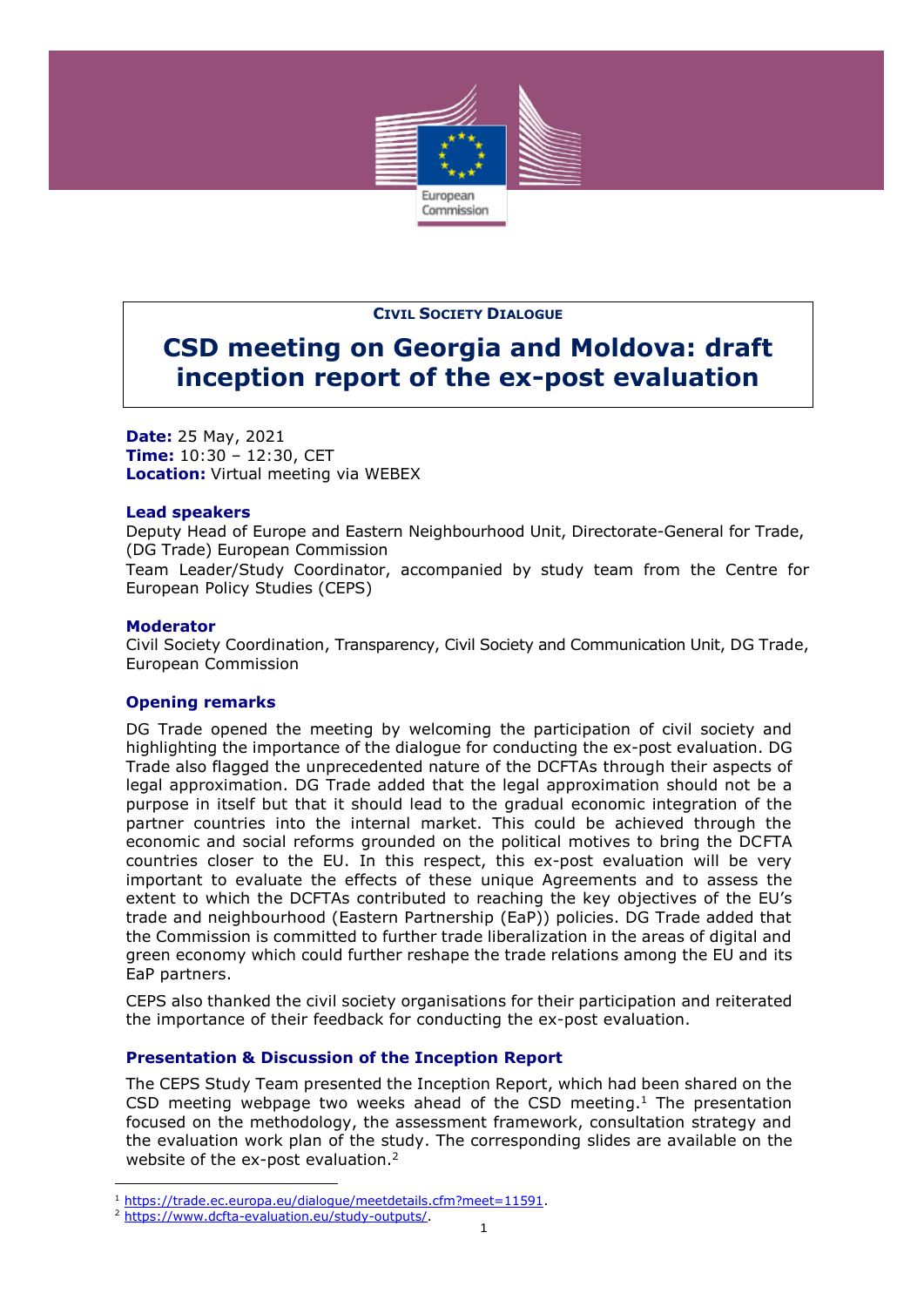### **Discussion Highlights / Questions and Replies**

**Friedrich-Ebert-Stiftung (EU Office)** inquired about the strategies and logic behind mapping stakeholders for the consultations and flagged the technical difficulties which the stakeholders from Georgia and Moldova might face while accessing the surveys run on the EU consultations portal. The Study Team explained that the stakeholders are mapped across seven groups of stakeholders including the representatives of public and private sectors, consumer organisations, international organisations, NGOs and CSOs, and academics, think tanks and research centres. The Study Team also noted that for Moldova the mapping exercise also included stakeholders from Transnistria. DG Trade responded to the comments raised around the technical aspects of the consultations and noted that the proposals from civil society will be taken into consideration to make sure that stakeholders' consultations are not constrained by technical hurdles.

**Lithuanian Investors Association** asked (1) why consultations with business organisations will mainly focus on the enterprises in the DCFTA states and not in the EU member states, (2) why case studies on SMEs do not cover traditional export product categories from Georgia and Moldova, and (3) to what extent the ex-post evaluation will assess the aspects of transparency in financial services, and the rights of shareholders and investors which are key for investments in the DCFTA states. The Study Team explained that the focus on enterprises from Georgia and Moldova is justified by the fact that the companies from the DCFTA states have few export opportunities to the EU and are not well known on the European markets. The Study Team also clarified that the selection of sectors for the case studies on SMEs intended to study the product groups from both agricultural and non-agricultural sectors which do not yet figure among the major export product categories but show considerable growth rates since the provisional application of the DCFTAs. The aim is to bring new insights on the effects of the Agreements on non-traditional exports from Georgia and Moldova which benefit from the greater access to the EU market. The Study Team noted that the aspects of transparency of accounting and shareholders' rights are indeed very important aspects which will be assessed by the ex-post evaluation, in particular under Task 11 on the effects of the Agreements on services and FDIs, Task 14.7 on the DCFTAs' impact on business conduct and corporate social responsibility and Task 16 on the DCFTAs' effects on competitiveness, business environment and investment climate.

**European Services Forum** noted the challenges associated with conducting quantitative assessment of the DCFTAs' effects on trade in services, including the lack of the data and limitations of the CGE modelling conducted by DG Trade. The Study Team agreed with the comments and noted that in consultation with DG Trade the expost evaluation will fill the gaps in the data on services by collecting all available databases from the local stakeholders and will address the limitations of the CGE modelling by applying additional empirical tools in consultation with DG Trade.

**European Economic and Social Committee** inquired whether youth employment and education would be mainstreamed in the ex-post evaluation. Another question referred to the mapped stakeholders for the human rights impact assessment and the absence of disaggregated data to study the DCFTAs' effects on human rights, including mental health of the citizens of the parties. The Study Team explained that youth aspects will be considered by the ex-post evaluation under Tasks 14.2-14.4 on the social and labour effects of the Agreements. The Study Team also clarified that the rationale behind the selection of the three aspects for human rights impact assessment – fairness in accessing trade-related benefits, sustainable use of natural resources and the enjoyment of best physical and mental health – is that these are the trigger factors for the improvement of other fundamental rights, which may be linked to the benefits of the trade liberalization under the DCFTAs. The Study Team also added that the human rights impact assessment will, to the extent possible, be based on the quantitative assessment and that the gaps in the data will be filled by